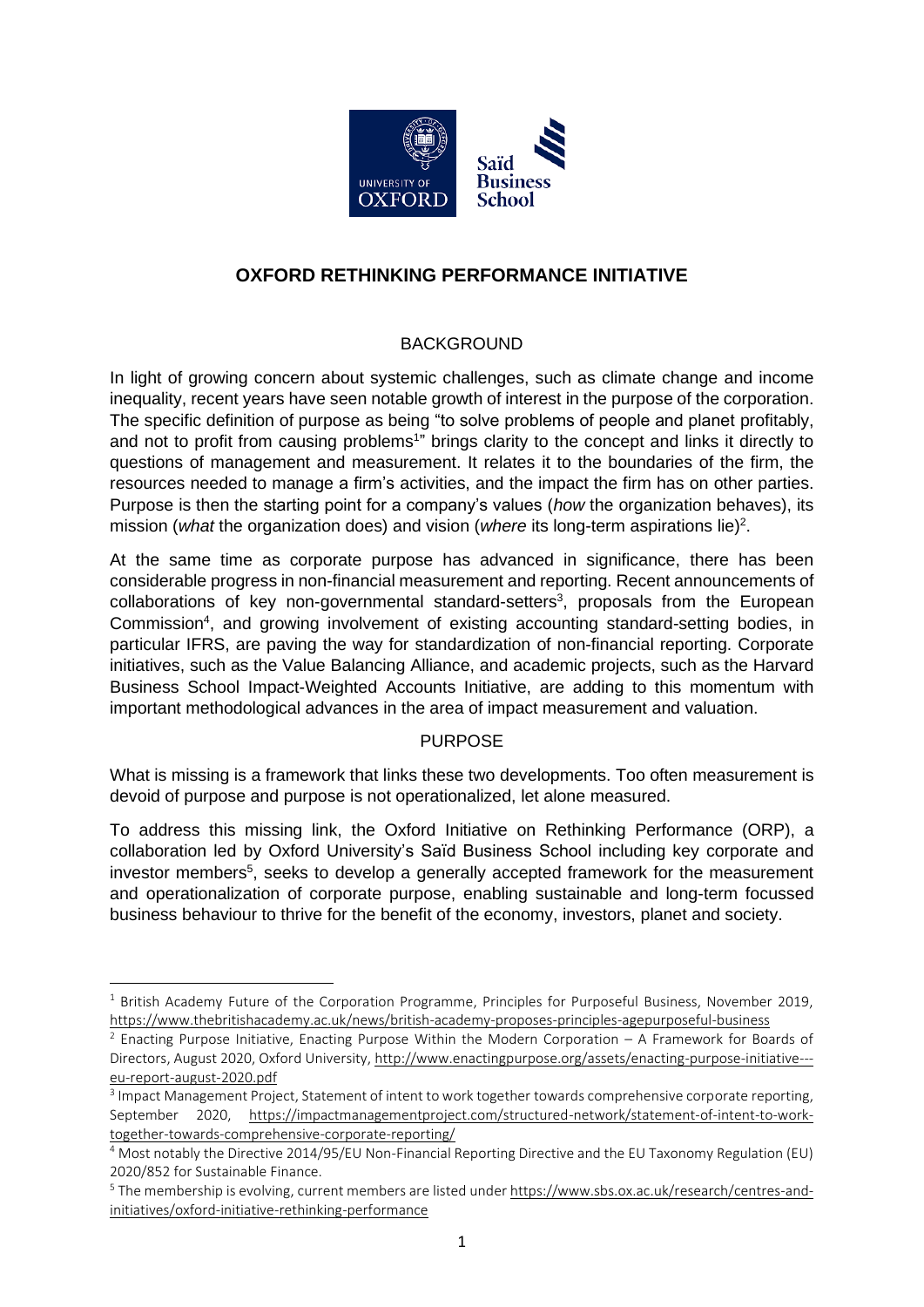#### **MISSION**

It is not enough to merely change metrics. It is the system requiring these metrics which needs fundamental redesign. By drawing on recent advancements in thinking on corporate purpose and measurement and reporting, ORP seeks to *integrate and complement* existing and developing frameworks to enable companies to operationalize and measure corporate purpose. This attention to purpose will permit a more focussed response to quickly evolving regulatory and stakeholder expectations and allow investors to track a more meaningful implementation of corporate priorities.

ORP will address this from the point of view of management, accounting and reporting:

• MANAGEMENT:

How should corporate purpose be embedded in the management of organizations and aligned with corporate practices throughout them? We will develop a framework to operationalize corporate purpose at the level of divisions, business units, projects, and people within organizations. By building internal and external awareness about purpose and its implementation, we aim to increase the capacity of business to adequately respond to systemic challenges and foster a resilient, long-term strategy.

We will establish the basis on which the implementation of purpose in companies is reflected in measurement and practices at these levels. What are relevant measures and tools, and how are they derived and applied in performance evaluation and reflected in incentive arrangements? How do these then lead to processes that enable behavioural and cultural changes at all levels? And, finally, how are expenditures costed and recorded in management accounts and performance evaluated in financial and non-financial terms?

• ACCOUNTING

In performing this analysis, we will work with members of the consortium to observe, evaluate and advise on methods of translating corporate purpose into social and environmental impact measurement and financial performance assessment. We will develop systems of management accounting that correctly account for the cost of maintenance of assets on which companies depend for the delivery of their purposes and the investments that they make in their human, social and natural as well as material assets. We will thereby derive appropriate measures of operating profit for informing decision making. This will contribute to the creation of a purpose governance and tracking system that ties top-down views on purpose to bottom-up measures, allowing for effective operationalization of purpose.

## • REPORTING & STEWARDSHIP

The information that is available within the organization provides the basis for aggregate assessments of the overall performance of the company in relation to its corporate purpose and the derived materiality, both in financial and non-financial terms. This relates to the emerging standards around which companies are increasingly expected to report regarding their impacts as well as their financial performance. The development of an ORP framework aims to provide a link between corporate purpose, management practices, corporate reporting and stewardship practice in order to enable a clear view on how investor-company relations can benefit from internal views on non-financial as well as financial impact. This link has been missing to date, and would lend clarity, authenticity and credibility to statements about the responsibility and sustainability of companies' activities and offer a new toolkit to investors in their assessment of corporate performance through a lens of corporate purpose.